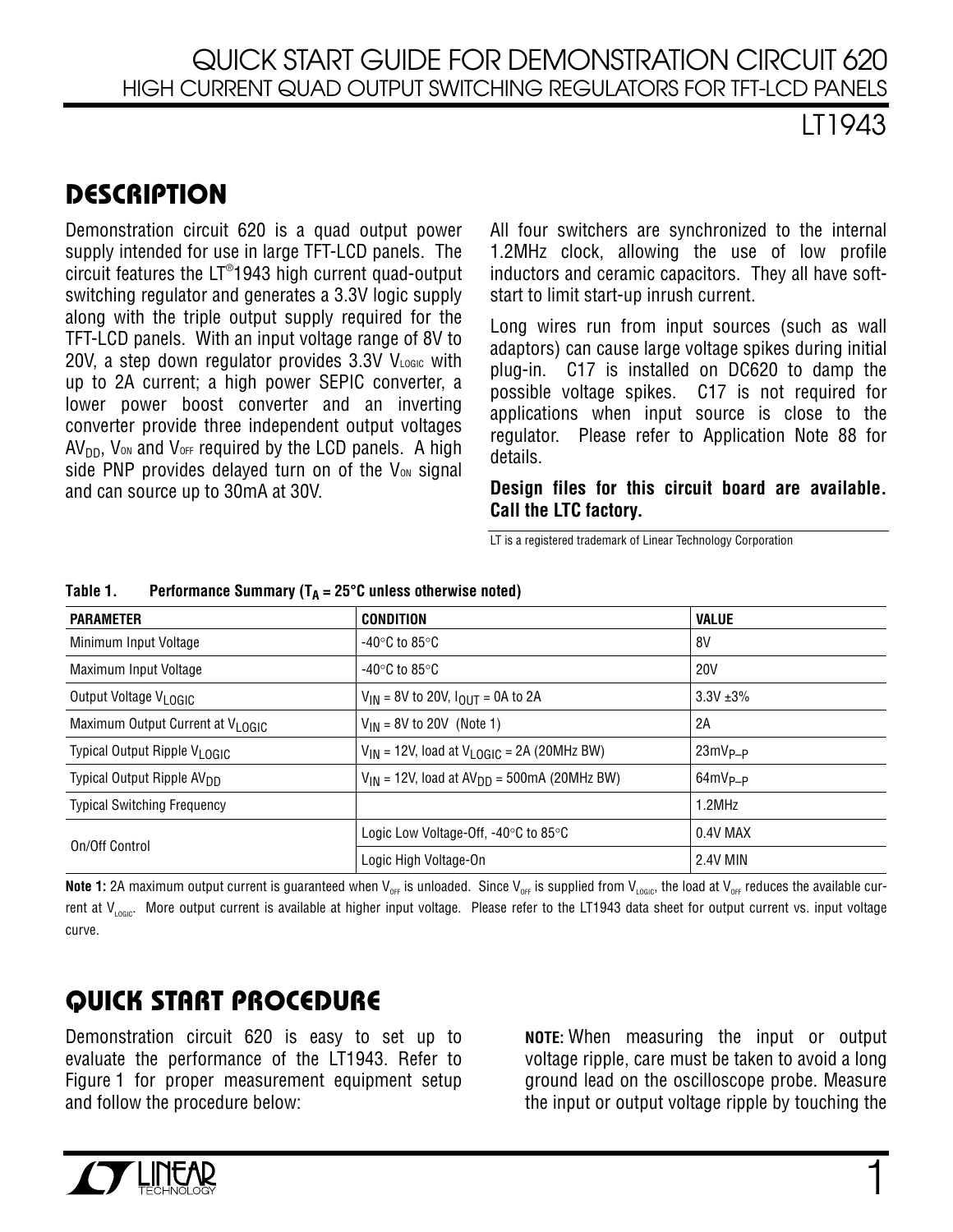## QUICK START GUIDE FOR DEMONSTRATION CIRCUIT 620 HIGH CURRENT QUAD OUTPUT SWITCHING REGULATORS FOR TFT-LCD PANELS

probe tip directly across the  $V_{IN}$  or  $V_{OUT}$  and GND terminals. See Figure 2 for proper scope probe technique.

- **1.** Make sure the input voltage does not exceed 20V. With power off, connect the input power supply to V<sub>IN</sub> and GND.
- **3.** Check for the proper output voltages. If there is no output, temporarily disconnect the load to make sure that the load is not set too high.
- **4.** Once the proper output voltages are established, adjust the loads within the operating range and observe the output voltage regulation, ripple voltage, efficiency and other parameters.

**2.** Turn on the power at the input.



**Figure 1. Proper Measurement Equipment Setup** 



**Figure 2. Measuring Input or Output Ripple**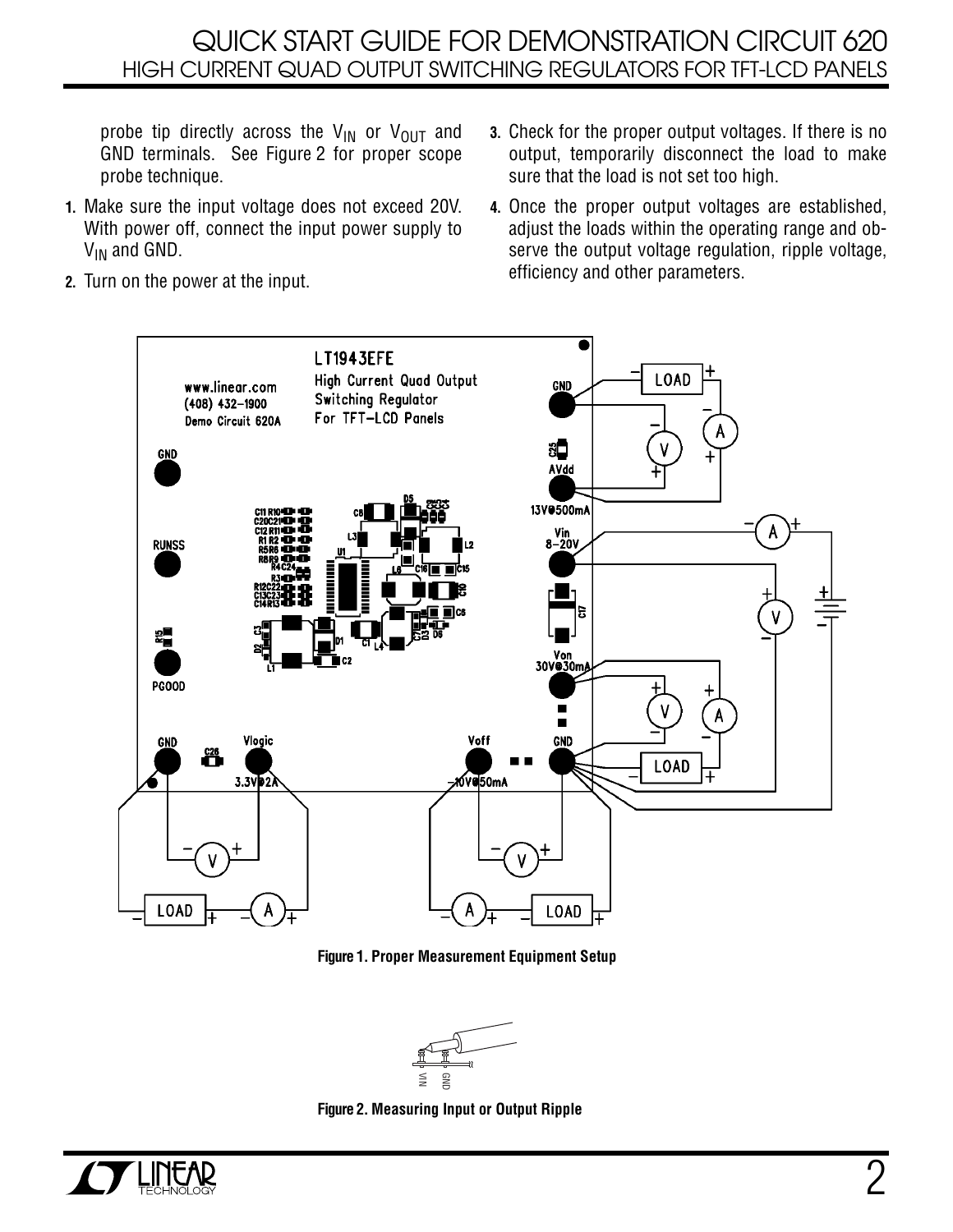## QUICK START GUIDE FOR DEMONSTRATION CIRCUIT 620 HIGH CURRENT QUAD OUTPUT SWITCHING REGULATORS FOR TFT-LCD PANELS



3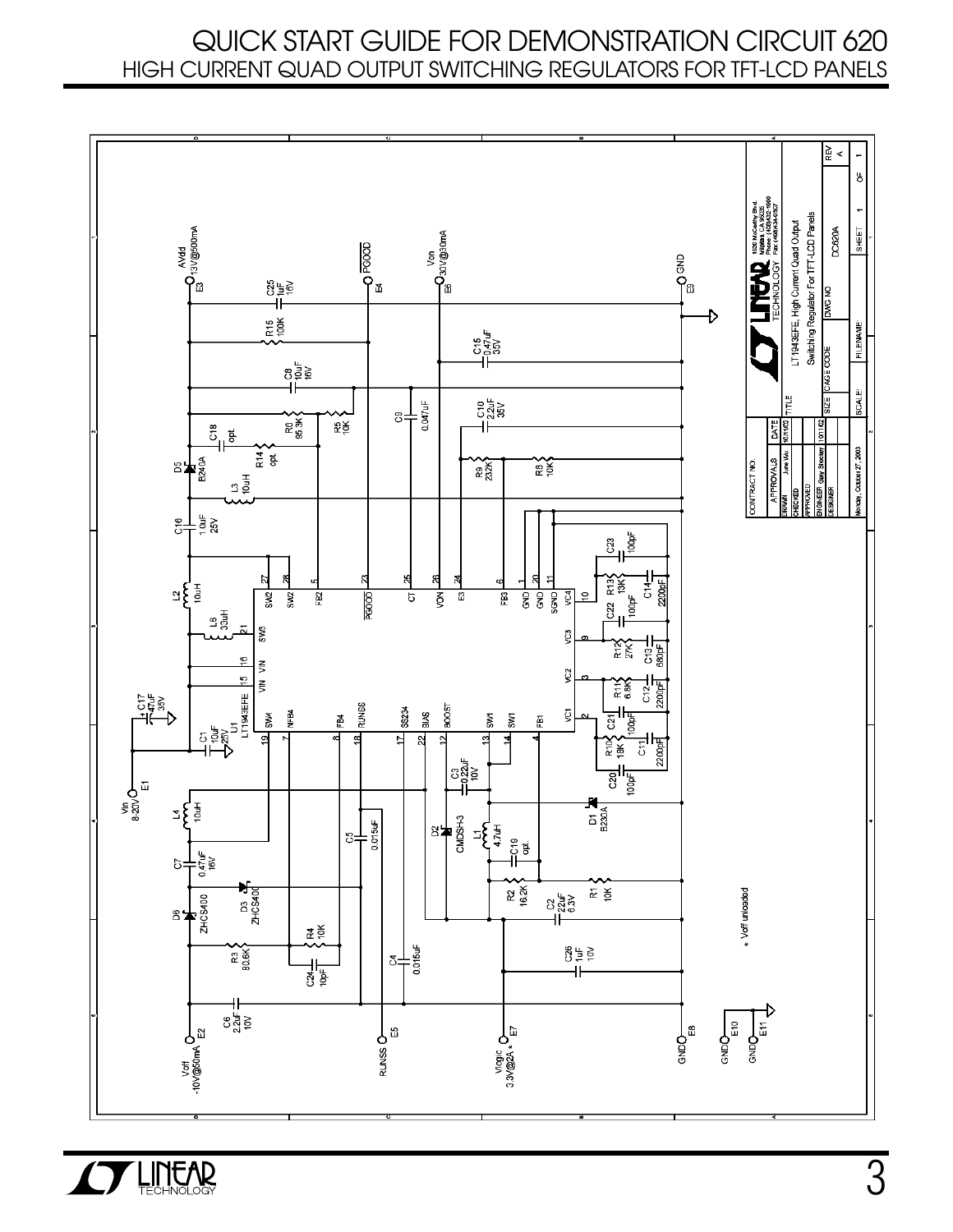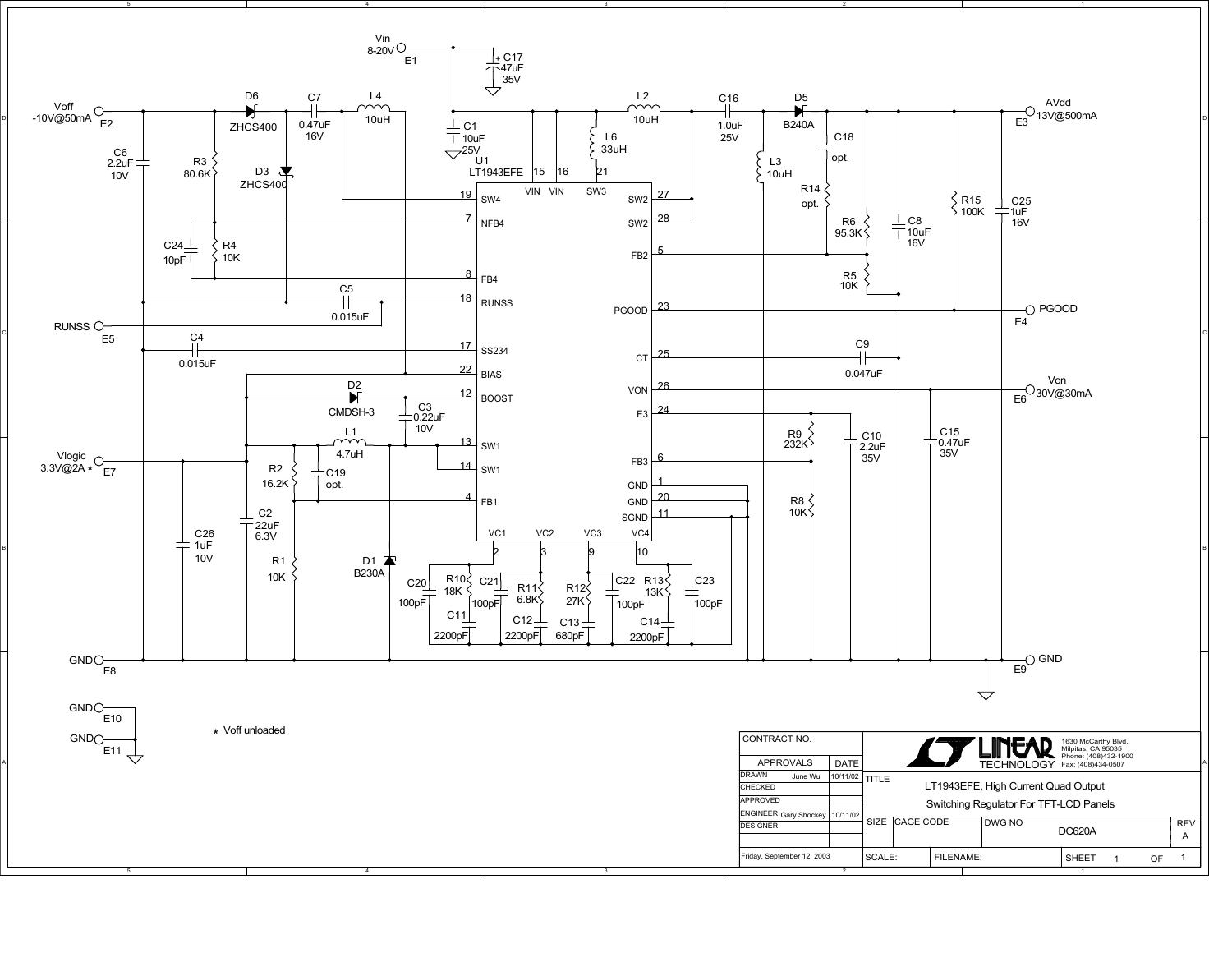*6/17/2005*

|                 |                | <b>Item Qty Reference</b>                                         | <b>Part Description</b>                    | <b>Manufacture / Part #</b>  |
|-----------------|----------------|-------------------------------------------------------------------|--------------------------------------------|------------------------------|
|                 |                |                                                                   |                                            |                              |
|                 |                |                                                                   |                                            |                              |
|                 |                |                                                                   |                                            |                              |
| 1               | $\mathbf{1}$   | C <sub>1</sub>                                                    | CAP., X5R, 10uF, 25V, 20% 1210             | Taiyo Yuden, TMK325BJ106MM   |
| $\overline{2}$  | $\mathbf{1}$   | C <sub>8</sub>                                                    | CAP., X5R, 10uF, 16V, 20% 1210             | Taiyo Yuden, EMK325BJ106MN   |
| 3               | $\mathbf{1}$   | $\overline{C2}$                                                   | CAP., X5R, 22uF, 6.3V, 20% 1206            | Taiyo Yuden, JMK316BJ226ML   |
| $\overline{4}$  | $\mathbf{1}$   | $\overline{C3}$                                                   | CAP., X7R, 0.22uF, 10V, 20% 0603           | AVX, 0603ZC224MAT2A          |
| 5               | $\overline{2}$ | C5, C4                                                            | CAP., X7R, 0.015uF, 16V, 20%, 0402         | AVX, 0402YC153MAT2A          |
| 6               | 1              | C <sub>6</sub>                                                    | CAP., X7R, 2.2uF, 10V, 10% 0805            | MuRata, GRM21BR71A225KA01L   |
| $\overline{7}$  | $\mathbf{1}$   | $\overline{C7}$                                                   | CAP., X5R, 0.47uF, 16V, 20% 0603           | AVX, 0603YD474MAT2A          |
| 8               | $\mathbf{1}$   | $\overline{C9}$                                                   | CAP., X5R, 0.047uF, 16V, 10% 0402          | AVX, 0402YD473KAT2A          |
| 9               | $\mathbf{1}$   | C10                                                               | CAP., X5R, 2.2uF, 35V, 20% 1210            | Taiyo Yuden, GMK325BJ225MN   |
| 10              | 3              | C11, C12, C14                                                     | CAP., X7R, 2200pF, 50V, 20% 0402           | AVX, 04025C222MAT2A          |
| 11              | $\mathbf{1}$   | C <sub>13</sub>                                                   | CAP., X7R, 680pF, 50V, 20% 0402            | AVX, 04025C681MAT2A          |
| 12 <sub>2</sub> | $\mathbf{1}$   | C <sub>15</sub>                                                   | CAP., X5R, 0.47uF, 35V, 20% 0805           | Taiyo Yuden, GMK212BJ474MG   |
| 13              | $\mathbf{1}$   | C <sub>16</sub>                                                   | CAP., X5R, 1.0uF, 25V, 10% 0805            | AVX, 08053D105KAT2A          |
| $\overline{14}$ | $\mathbf{1}$   | $\overline{C17}$                                                  | CAP., TANT, 47uF, 35V, 20% 7343            | AVX, TAJE476M035R            |
| 15              | 4              | C20-C23                                                           | CAP., X7R, 100pF, 50V, 20%, 0402           | AVX, 04025C101MAT2A          |
| 16              | 0              | C18,C19 (OPT.)                                                    | CAP.,<br>0402                              |                              |
| 17              | $\mathbf{1}$   | C <sub>24</sub>                                                   | CAP., NPO, 10pF, 50V, 10% 0402             | AVX, 04025A100KAT2A          |
| 18              | $\mathbf{1}$   | C <sub>25</sub>                                                   | CAP., X5R, 1.0uF, 16V, 20% 0805            | TAIYO YUDEN, EMK212BJ105MG   |
| 19              | 1              | C <sub>26</sub>                                                   | CAP., X7R, 1.0uF, 10V, 20% 0805            | TAIYO YUDEN, LMK212BJ105MG   |
| 20              | 1              | D <sub>1</sub>                                                    | Schottky Barrier REC., B230A<br><b>SMA</b> | Diodes Inc., B230A           |
| 21              | $\mathbf{1}$   | D <sub>2</sub>                                                    | Schottky Diode, CMDSH-3<br>SOD-323         | CENTRAL SEMI., CMDSH-3-LTC   |
| 22              | $\overline{2}$ | D3, D6                                                            | Schottky Barries Dio., ZHCS400, SOD-323    | ZETEX, ZHCS400               |
| 23              | $\mathbf{1}$   | D <sub>5</sub>                                                    | Schottky Barrier REC., B240A<br><b>SMA</b> | Diodes Inc., B240A           |
| 24              | 11             | E1-E11                                                            | TURRET,                                    | MILL-MAX, 2501-2             |
| 25              | $\mathbf{1}$   | L1                                                                | INDUCTOR, 4.7uH<br><b>RLF7030</b>          | <b>TDK, RLF7030T-4R7M3R4</b> |
| 26              | $\overline{2}$ | L2,L3                                                             | INDUCTOR, 10uH<br><b>SLF6028</b>           | TDK, SLF6028T-100M1R3        |
| 27              | $\mathbf 1$    | L4                                                                | INDUCTOR, 10uH<br><b>RLF5018</b>           | TDK, RLF5018T-100MR94        |
| 28              | $\mathbf{1}$   | L6                                                                | INDUCTOR, 33uH<br><b>RLF5018</b>           | TDK, RLF5018T-330MR51        |
| 29              | $\mathbf{1}$   | R <sub>10</sub>                                                   | RES., CHIP, 18K, 1/16W, 5% 0402            | AAC, CR05-183JM              |
| 30              | $\mathbf{1}$   | R <sub>11</sub>                                                   | RES., CHIP, 6.8K, 1/16W, 5% 0402           | AAC, CR05-682JM              |
| 31              | $\overline{4}$ | R <sub>1</sub> , R <sub>5</sub> , R <sub>8</sub> , R <sub>4</sub> | RES., CHIP, 10K, 1/16W, 1% 0402            | AAC, CR05-1002FM             |
| 32              | $\mathbf{1}$   | R <sub>12</sub>                                                   | RES., CHIP, 27K, 1/16W, 5% 0402            | AAC, CR05-273JM              |
| 33              | $\mathbf{1}$   | R <sub>13</sub>                                                   | RES., CHIP, 13K, 1/16W, 5% 0402            | AAC, CR05-133JM              |
| 34              | $\mathbf 1$    | R2                                                                | RES., CHIP, 16.2K, 1/16W, 1% 0402          | AAC, CR05-1622FM             |
| $\overline{35}$ | $\mathbf{1}$   | R3                                                                | RES., CHIP, 80.6K, 1/16W, 1% 0402          | AAC, CR05-8062FM             |
| $\overline{36}$ | $\mathbf{1}$   | R <sub>6</sub>                                                    | RES., CHIP, 95.3K, 1/16W, 1% 0402          | AAC, CR05-9532FM             |